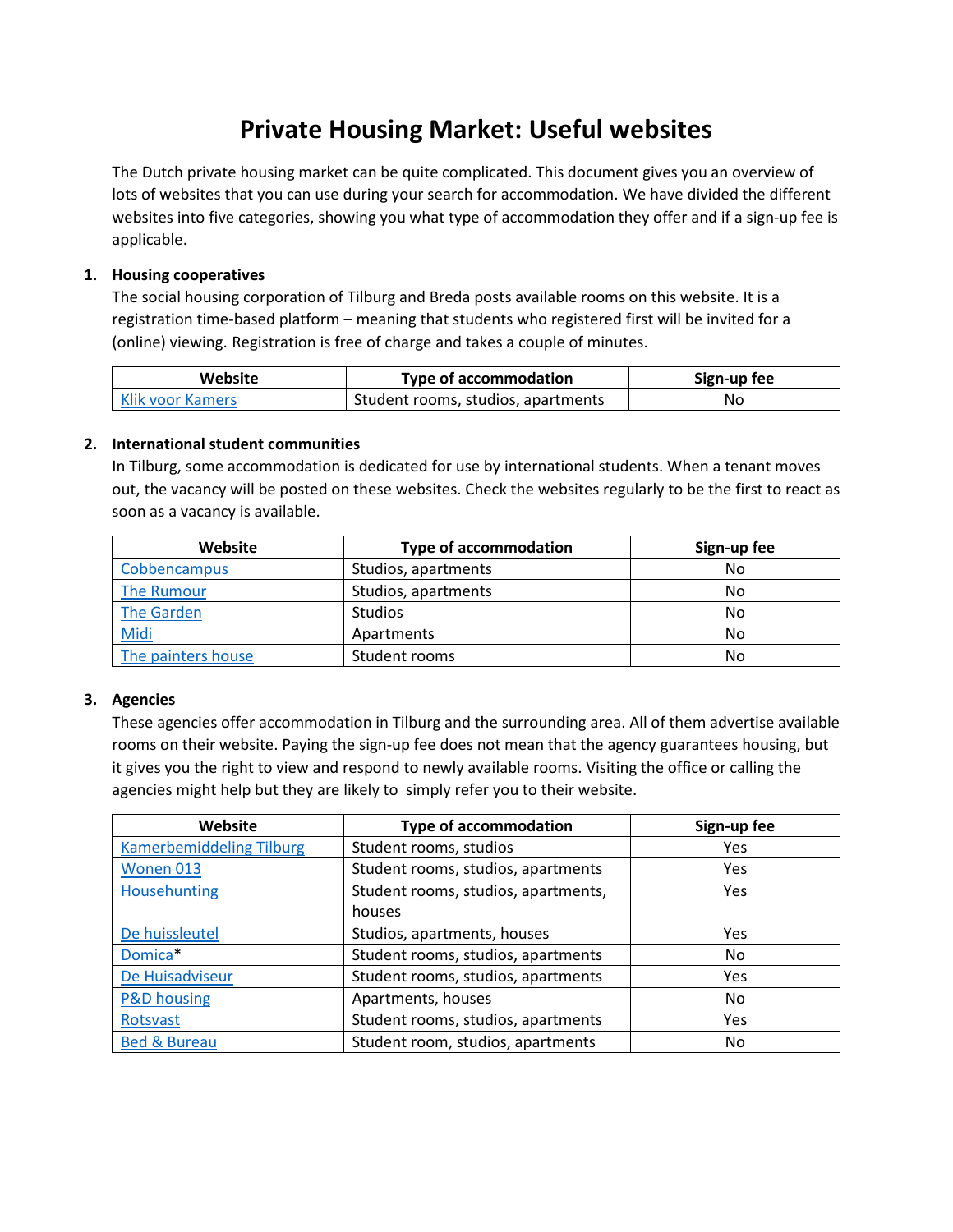The following agencies also offer accommodation on their websites, but they also offer additional services.

| Website                            | Type of<br>accommodation                                                                | Sign-up fee | <b>Extra service</b>                                                                                                                                                                                        |
|------------------------------------|-----------------------------------------------------------------------------------------|-------------|-------------------------------------------------------------------------------------------------------------------------------------------------------------------------------------------------------------|
| <b>Temporary</b><br><b>Housing</b> | Student room, studios,<br>apartments                                                    | No.         | Professional rental mediation of fully<br>furnished temporary housing in Tilburg.<br>Found a room on another website but not<br>sure if it can be trusted? They offer to go<br>and visit the place for you. |
| Rentslam                           | Apartments & houses<br>(to be shared by<br>multiple students)<br>Note: no student rooms | Yes         | Scans many websites and informs you<br>about new apartments/houses as soon as<br>they are offered online.                                                                                                   |

### 4. **Platforms**

There are many platforms that facilitate contact between landlords and tenants. Landlords can create an advertisement and potential tenants can respond by sending a direct message. Also here, paying the sign-up fee does not mean that you are guaranteed to find housing, but it gives you the right to respond to and view new available rooms.

Please note, especially before the start of the academic year landlords tend to receive many messages and they are probably not able to respond to all of them. When using these platforms you must read the safety instructions available on the [private market webpage.](https://www.tilburguniversity.edu/education/welcome-new-student/accommodation/private-market)

| Website             | <b>Type of accommodation</b>       | Sign-up fee |
|---------------------|------------------------------------|-------------|
| Housing anywhere    | Student rooms, studios, apartments | Yes         |
| Kamernet            | Student rooms, studios, apartments | Yes         |
| <b>Stuworld</b>     | Studios, apartments                | No          |
| <b>Direct Wonen</b> | Student rooms, studios, apartments | <b>Yes</b>  |
| <b>Pararius</b>     | Student rooms, studios, apartments | <b>Yes</b>  |
| Huurwoningen*       | Student rooms, studios, apartments | Yes         |
| Funda               | Apartments, houses                 | No          |
| Kamerstunt*         | Student rooms, studios             | <b>Yes</b>  |
| Esteon              | Student rooms, studios, apartments | No          |

### 5. **Social Media**

In the Netherlands it is quite common for student rooms to be offered via social media platforms. Take a look at the viewing tips on th[e private market webpage](https://www.tilburguniversity.edu/education/welcome-new-student/accommodation/private-market) for information and instructions on how to increase your chances when looking for a room via social media.

Always keep the safety tips in mind. For example, if a landlord/tenant contacts you directly and offers you a room there is a big chance this is a scam. Beware of posts which have turned off the comments functionality – this is also likely to be a scam. You can always ask Tilburg University's Student Housing Office to review the offer by sending an e-mail to studenthousing@TilburgUniversity.edu. Here are some Facebook groups you can join.